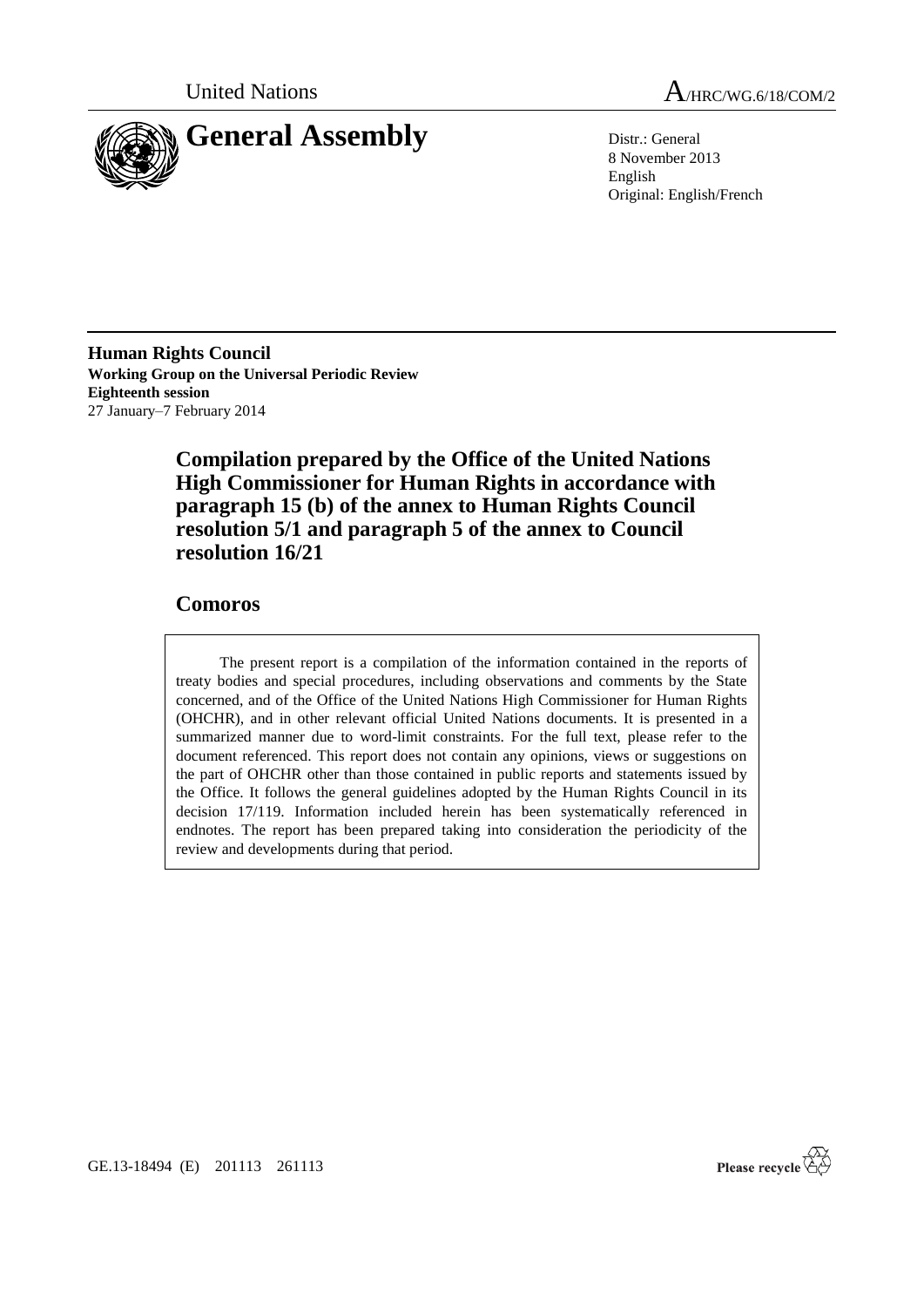# **I. Background and framework**

# **A. Scope of international obligations**<sup>1</sup>

**International human rights treaties<sup>2</sup>** 

|                                                     | Status during previous cycle | Action after review | Not ratified/not accepted |
|-----------------------------------------------------|------------------------------|---------------------|---------------------------|
| Ratification, accession or                          | <b>ICERD</b> (2004)          |                     | <b>ICESCR</b>             |
| succession                                          | CEDAW (1994)                 |                     | (signature only, 2008)    |
|                                                     | CRC (1993)                   |                     | <b>ICCPR</b>              |
|                                                     | OP-CRC-SC (2007)             |                     | (signature only, 2008)    |
|                                                     |                              |                     | <b>ICCPR-OP2</b>          |
|                                                     |                              |                     | <b>CAT</b>                |
|                                                     |                              |                     | (signature only, 2000)    |
|                                                     |                              |                     | OP-CAT                    |
|                                                     |                              |                     | OP-CRC-AC                 |
|                                                     |                              |                     | <b>ICRMW</b>              |
|                                                     |                              |                     | (signature only, 2000)    |
|                                                     |                              |                     | <b>CRPD</b>               |
|                                                     |                              |                     | (signature only, 2007)    |
|                                                     |                              |                     | <b>CPED</b>               |
|                                                     |                              |                     | (signature only, 2007)    |
| Reservations, declarations<br>and/or understandings |                              |                     |                           |
| Complaint procedures,                               |                              |                     | ICERD, art. 14            |
| inquiry and urgent action <sup>3</sup>              |                              |                     | <b>OP-ICESCR</b>          |
|                                                     |                              |                     | <b>ICCPR</b>              |
|                                                     |                              |                     | <b>ICCPR-OP1</b>          |
|                                                     |                              |                     | OP-CEDAW                  |
|                                                     |                              |                     | <b>CAT</b>                |
|                                                     |                              |                     | OP-CRC-IC                 |
|                                                     |                              |                     | <b>ICRMW</b>              |
|                                                     |                              |                     | OP-CRPD                   |
|                                                     |                              |                     | <b>CPED</b>               |

### **Other main relevant international instruments**

|                                          | Status during previous cycle                                                                                                | Action after review | Not ratified                                                                                                        |
|------------------------------------------|-----------------------------------------------------------------------------------------------------------------------------|---------------------|---------------------------------------------------------------------------------------------------------------------|
| Ratification, accession or<br>succession | Convention on the Prevention<br>and Punishment of the Crime<br>of Genocide                                                  |                     | Palermo Protocol <sup>6</sup><br>Conventions on refugees and<br>stateless persons <sup>7</sup>                      |
|                                          | Rome Statute of the<br>International Criminal Court                                                                         |                     | <b>UNESCO</b> Convention against<br>Discrimination in Education                                                     |
|                                          | Geneva Conventions of 12<br>August 1949 and Additional<br>Protocols I and $II4$<br>ILO fundamental conventions <sup>5</sup> |                     | ILO Conventions Nos. 169 and<br>$189^{8}$<br>Additional Protocol III to the<br>1949 Geneva Conventions <sup>9</sup> |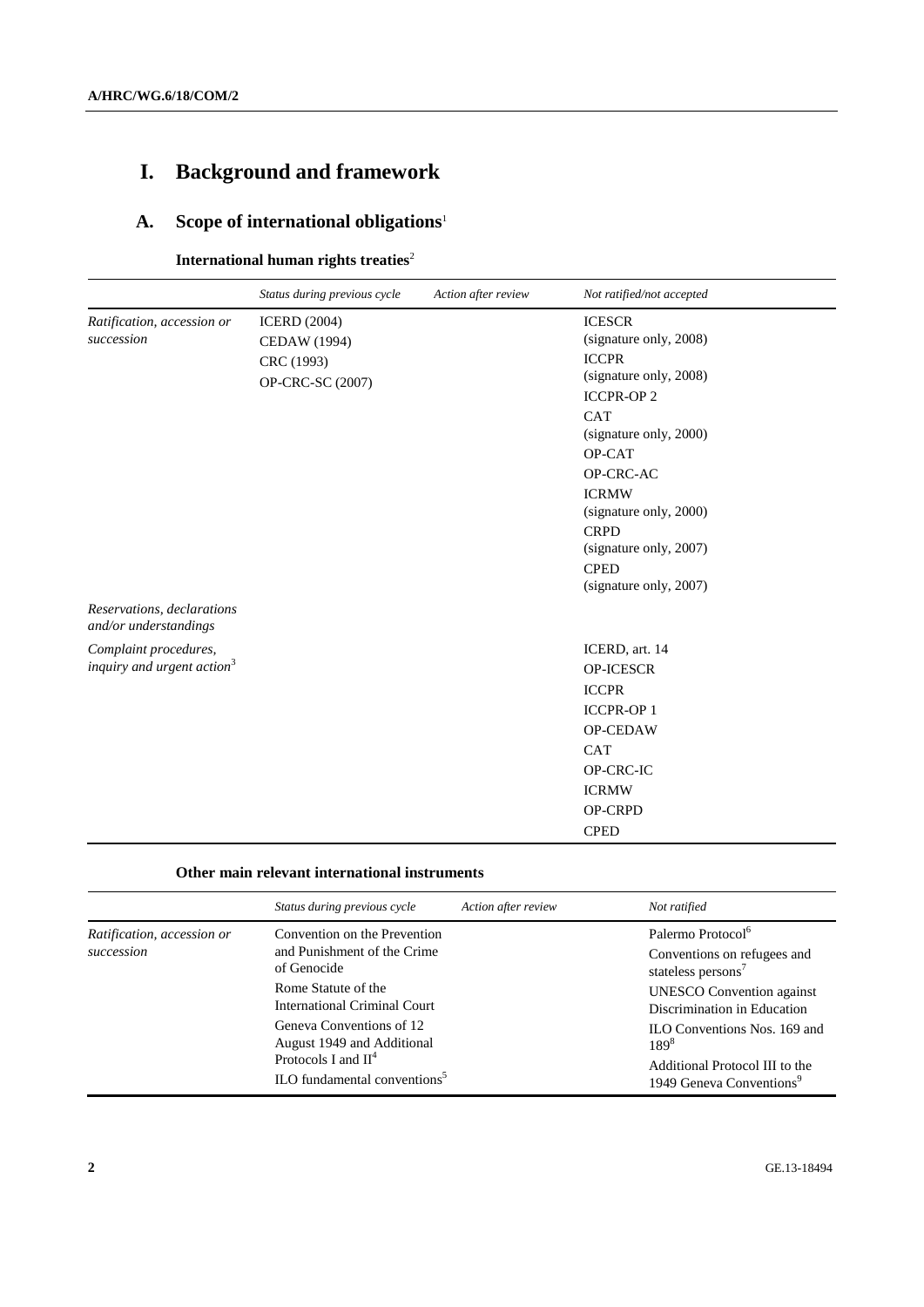1. In 2012, the Committee on the Elimination of Discrimination against Women (CEDAW) encouraged Comoros to consider ratifying ICCPR, ICESCR, CAT, ICRMW, CPED and CRPD.<sup>10</sup> CEDAW also encouraged Comoros to ratify OP-CEDAW.<sup>11</sup>

2. UNHCR recommended that Comoros accede to the 1951 Convention relating to the Status of Refugees and its 1967 Protocol as well as the 1969 African Union Convention Governing the Specific Aspects of Refugee Problems in Africa.<sup>12</sup>

3. UNHCR recommended that Comoros accede to the 1954 Convention relating to the Status of Stateless Persons and to the 1961 Convention on the Reduction of Statelessness.<sup>13</sup>

4. UNESCO recommended that Comoros be encouraged to ratify the 1960 UNESCO Convention against Discrimination in Education.<sup>14</sup>

### **B. Constitutional and legislative framework**

5. CEDAW noted that the Convention took precedence over domestic law and that a 2007 comparative study of Comorian legislation and the Convention had been carried out with the aim of harmonizing the national legal framework with the Convention. It urged Comoros to prioritize the revision of its laws and the proposals emanating from the comparative study.<sup>15</sup>

6. CEDAW recommended that Comoros expedite the adoption of the bill on the protection of persons living with HIV/AIDS.<sup>16</sup>

### **C. Institutional and human rights infrastructure and policy measures**

| National human rights institution                                     | Status during previous cycle | Status during present cycle <sup>18</sup> |
|-----------------------------------------------------------------------|------------------------------|-------------------------------------------|
| Commission nationale des droits de<br>l'homme et des libertés (CNDHL) | No status                    | No status                                 |

### **Status of national human rights institutions**<sup>17</sup>

7. The United Nations country team in Comoros noted that Comoros had introduced a national human rights policy in October 2012.<sup>19</sup>

8. The country team indicated that the Commission nationale des droits de l'homme et des libertés (National Commission on Human Rights and Freedoms) (CNDHL) has been in place since October 2012. It is responsible for all activities to raise awareness among and provide information for the public for the purpose of developing a human rights culture. Its 15 members were appointed by the President of the Union in July 2012.<sup>20</sup>

9. CEDAW recommended that Comoros ensure the independence of the national human rights institution in compliance with the principles relating to the status of national institutions for the promotion and protection of human rights (Paris Principles) and provide it with human and financial resources, and a broad human rights mandate and a specific mandate on gender equality; and ensure that its composition and activities were gendersensitive.<sup>21</sup>

10. CEDAW was concerned at the general lack of awareness of the Convention at all levels of the government and the judiciary. It was further concerned at the lack of dissemination measures targeting women about their rights under the Convention and their lack of capacity to claim the full respect, promotion, protection and fulfilment of their rights on an equal basis with men. $^{22}$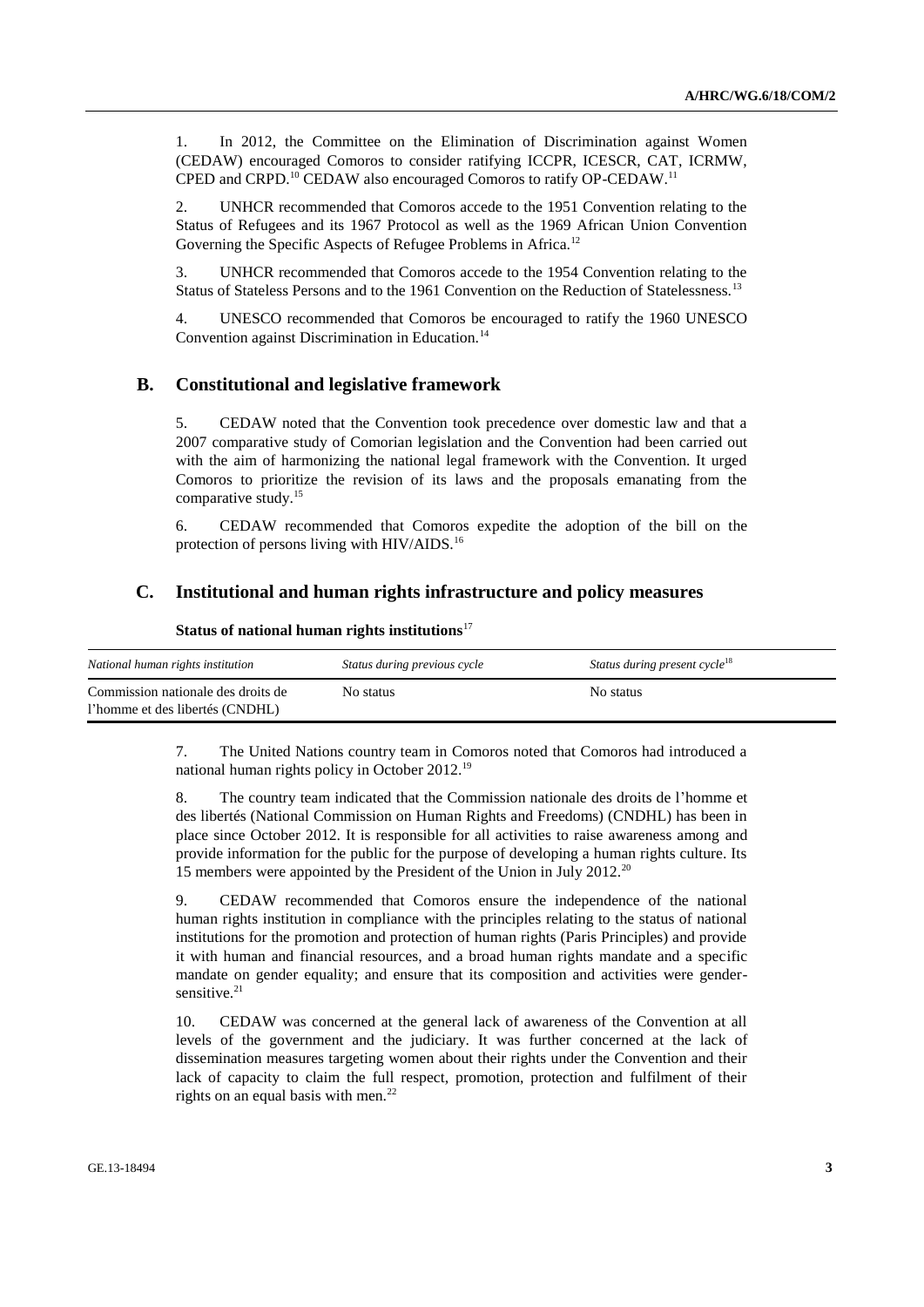11. CEDAW recommended that Comoros translate the Convention into Comorian and ensure an adequate understanding of the Convention by all government ministries, parliamentarians, the judiciary, law enforcement officers and community leaders. It also recommended that Comoros undertake awareness-raising campaigns targeted at women so that they were aware of their rights.<sup>23</sup>

12. CEDAW urged Comoros to continue its collaboration with NGOs and involve them, in particular women's associations, in the design and implementation of policies, programmes and measures aiming at the advancement of women.<sup>24</sup>

13. UNESCO recommended that Comoros be encouraged to include human rights education in the curricula. $25$ 

## **II. Cooperation with human rights mechanisms**

14. The Comoros country team found that despite the progress made in the ratification of a number of international treaties and agreements, Comoros still faces numerous persistent constraints in effectively implementing those international commitments it has ratified. The obstacles include the lack of follow-up of the implementation of the recommendations from international agreements and the shortage of specialized human resources and the strapped budgets of the institutions responsible for implementing the agreements.<sup>26</sup>

### A. Cooperation with treaty bodies<sup>27</sup>

15. The country team noted that Comoros lacked a permanent institutionalized system for coordinating its commitments towards the international mechanisms as regards the implementation of the recommendations, follow-up of performance and the preparation of national reports. As a result, several periodic reports on the conventions ratified by the country have not been submitted on time.<sup>28</sup>

#### **1. Reporting status**

| Treaty body  | Concluding observations<br>included in previous review | Latest report submitted<br>since previous review | Latest concluding<br>observations | Reporting status                                                                                                    |
|--------------|--------------------------------------------------------|--------------------------------------------------|-----------------------------------|---------------------------------------------------------------------------------------------------------------------|
| <b>CERD</b>  |                                                        |                                                  |                                   | Initial report overdue since.<br>2005                                                                               |
| <b>CEDAW</b> |                                                        | 2011                                             | October 2012                      | Fifth report due in 2016                                                                                            |
| <b>CRC</b>   | September 2000                                         |                                                  |                                   | Second to fourth reports<br>overdue since 2000, 2005 and<br>2010/Initial report to OP-CRC-<br>AC overdue since 2009 |

### **2. Responses to specific follow-up requests by treaty bodies**

| Treaty body  | Due in | Subject matter                                                                                  | Submitted in             |
|--------------|--------|-------------------------------------------------------------------------------------------------|--------------------------|
| <b>CEDAW</b> | 2014   | National machinery for the<br>advancement of women;<br>temporary special measures <sup>29</sup> | $\overline{\phantom{0}}$ |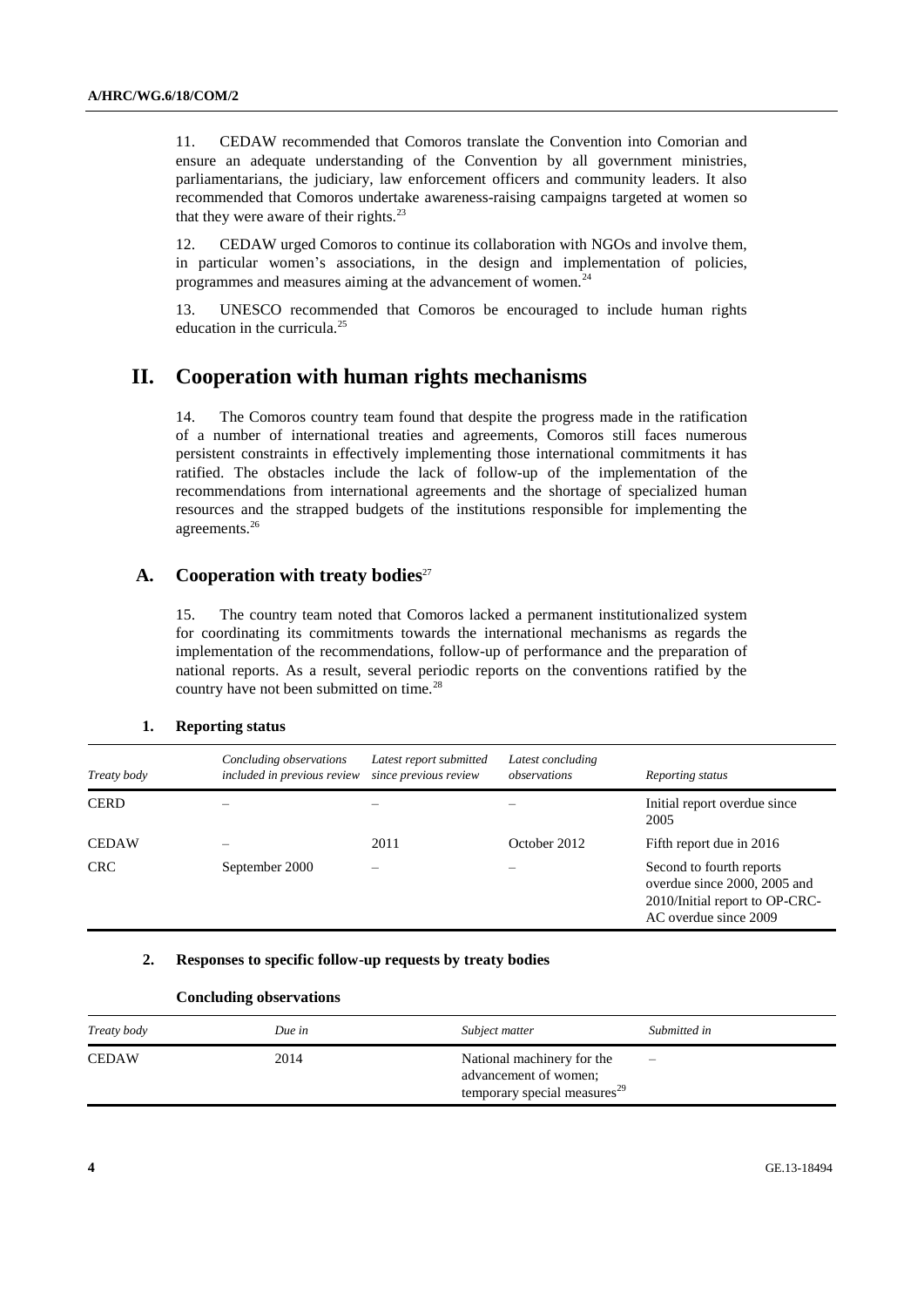|                                                           | Status during previous cycle                              | Current status            |
|-----------------------------------------------------------|-----------------------------------------------------------|---------------------------|
| Standing invitation                                       | No.                                                       | N <sub>0</sub>            |
| Visits undertaken                                         | None                                                      | None                      |
| Visits agreed to in principle                             | None                                                      | None                      |
| Visits requested                                          | None                                                      | Mercenaries $(2011-2013)$ |
| Responses to letters of allegations and<br>urgent appeals | During the period under review, no communication was sent |                           |

### **B. Cooperation with special procedures**<sup>30</sup>

### **C. Cooperation with the Office of the United Nations High Commissioner for Human Rights**

16. The Regional Office for Southern Africa in Pretoria covered 14 countries, including Comoros.<sup>31</sup> The country team took note of the cooperation between the Delegation for human rights, which is the government focal point for human rights, and the Office of the United Nations High Commissioner for Human Rights (UNHCHR). In that connection, in October 2012 a training workshop was organized by the Delegation for members of CNDHL with the support of UNHCHR and the Organisation internationale de la Francophonie.<sup>32</sup>

### **III. Implementation of international human rights obligations**

### **A. Equality and non-discrimination**

17. With regard to the legislative framework on gender issues, the country team found that the simultaneous application within Comorian society of rules of customary law, of Islamic law and of modern law made for a complex legal system. The essentially egalitarian provisions of modern law in respect of men and women were not applied with sufficient vigour to reduce the gender inequalities inherent in customary law and Muslim law.<sup>33</sup>

18. CEDAW was concerned that the coexistence of the three systems of law (civil, Islamic and customary) regulating marriage and family relations resulted in deep and persistent discrimination against women on issues such as the right to freely choose a spouse, child custody, division of property acquired during the marriage and inheritance. It was concerned that women requesting no-fault divorce were required to pay compensation (khol) to their husbands, while the same was not required from men. It was also concerned that the separate property regime in place and the infrequent payment of alimonies left divorced women in a disadvantageous position since they were often left alone with the responsibility to bring up their children.<sup>34</sup>

19. CEDAW called upon Comoros to carry out a review process of its legal system and repeal existing discriminatory provisions within civil, Islamic and customary laws so as to guarantee that these bodies of law were harmonized with the Convention, and set up a clear time frame for the completion of such review process; and abolish polygamy.<sup>35</sup>

20. CEDAW also called upon Comoros to prioritize the elaboration and adoption of a law on gender equality which incorporated the prohibition of discrimination against women, and to revise its legislation with the aim to repeal discriminatory provisions against women, such as those contained in the Family Code.<sup>36</sup>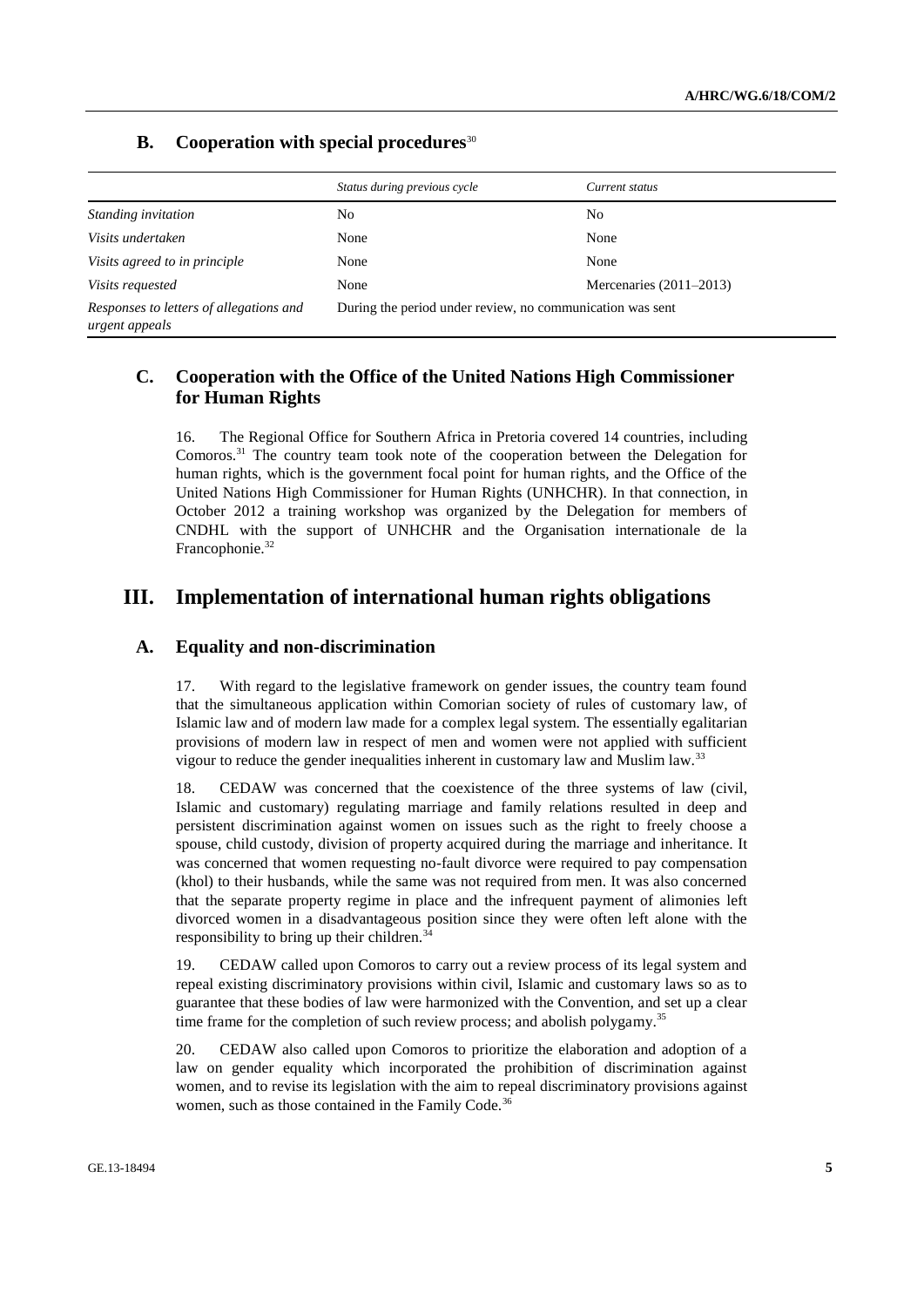21. CEDAW was concerned at the persistence of patriarchal attitudes and deep-rooted stereotypes concerning the roles and responsibilities of women and men in the family and society. It was seriously concerned about the persistence of entrenched practices, such as forced and early marriages and polygamy.<sup>37</sup>

22. CEDAW urged Comoros to adopt a strategy to eliminate harmful practices and stereotypes that discriminated against women and to monitor and review the measures taken in order to assess their impact and to take further appropriate action.<sup>38</sup>

23. CEDAW regretted that no temporary special measures had been adopted so far. It recommended that Comoros understand the concept of temporary special measures; make use of them as part of a necessary strategy towards the achievement of women's substantive equality in all policies, programmes and plans of action; and seek support from the United Nations agencies and development partners to apply temporary special measures in addressing the specific needs of women, in fields such as health, education, employment and participation in political and public life at the decision-making level.<sup>39</sup>

24. CEDAW was concerned that the General Office for Solidarity and Gender Advocacy did not have sufficient influence in the Government's decision-making process. It encouraged Comoros to raise the institutional rank of the Office to the Cabinet level and to provide it with adequate human, financial and technical resources. It also encouraged Comoros to continue its collaboration with the United Nations system with the aim of strengthening the institutional capacity of the Government at the national and island levels to implement policies and programmes, including the National Policy of Gender Equality and Equity.<sup>40</sup>

### **B. Right to life, liberty and security of the person**

25. In December 2012, Comoros abstained from voting on General Assembly resolution 67/176, entitled "Moratorium on the use of death penalty". <sup>41</sup> The country team found that the draft new criminal code that was being prepared made provision for the abolition of the death penalty which appeared in the current Criminal Code. In recent years, several people have been sentenced to death by the assize courts.<sup>42</sup>

26. The country team in Comoros said that pretrial detention had become virtually automatic, even in the case of minor offences. The ordering of pretrial detention did not always correspond to the requirements of the Code of Criminal Procedure. Lawyers regularly denounced the abusive ordering of pretrial detention of accused persons who posed no real threat to public order or a risk of collusion.<sup>43</sup>

27. According to the country team, the situation regarding the rights of detainees remained a source of concern on account of the living conditions in prisons and custodial facilities. Places of detention do not satisfy the international commitments made by the country. They are insalubrious, lack recreation areas and sports fields; they offer no intellectual or training activities, lack nursing facilities, fail to separate criminal from minor offenders and make no distinction between prisoners in pretrial detention and convicted prisoners. Moreover, they do not provide a sufficient and balanced diet.<sup>44</sup>

28. CEDAW was deeply concerned at the results of the national qualitative study (2006), according to which one third of Comorian women were victims of violence committed either by their husbands or male relatives of their in-laws. It was deeply concerned that the majority of rape cases were settled "amicably". It regretted that violence against women was considered a taboo and therefore a culture of silence prevailed.<sup>45</sup>

29. CEDAW urged Comoros to: adopt a comprehensive law on violence against women; develop a national strategic action plan for the prevention of all forms of violence against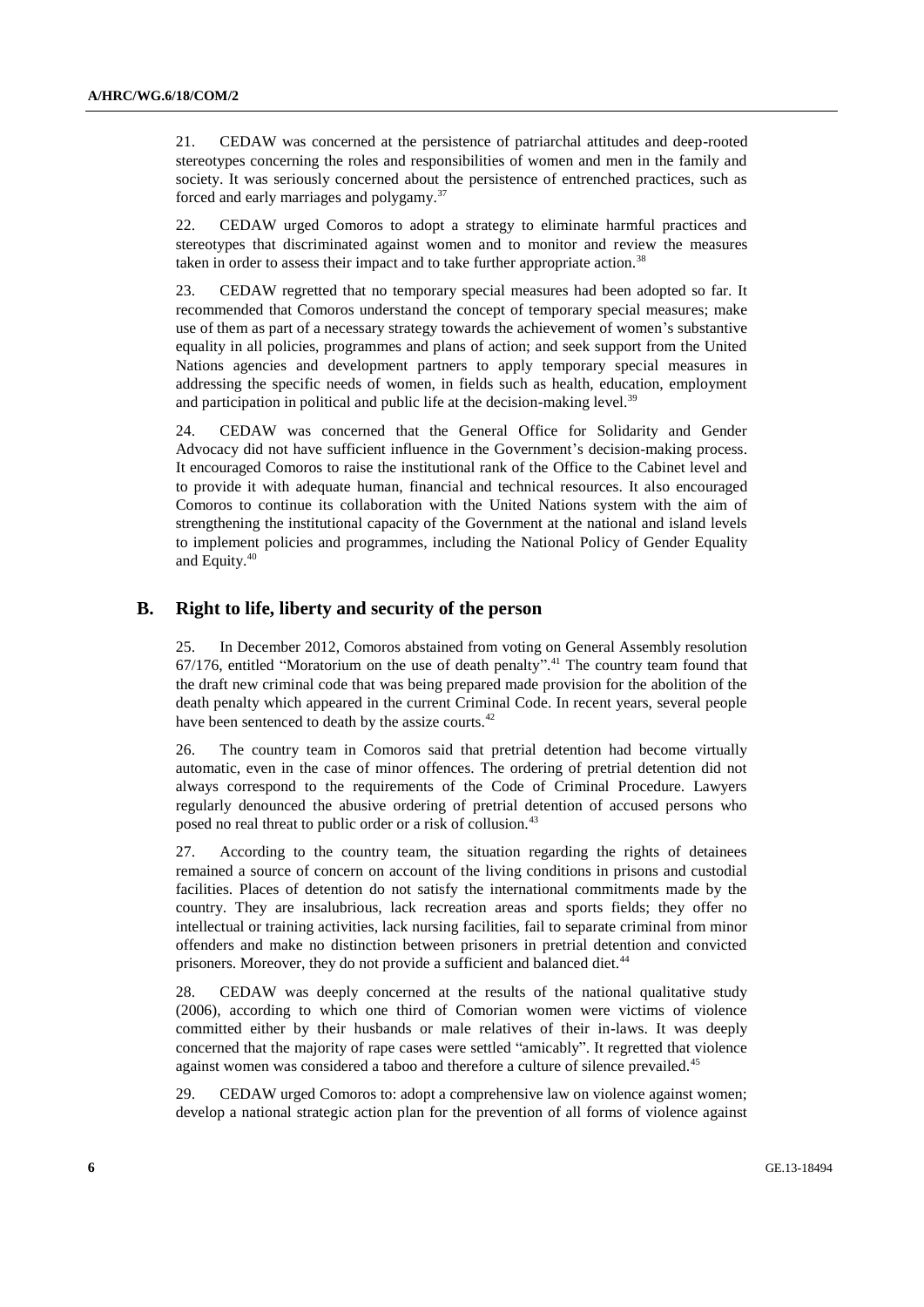women, protection of victims and punishment of perpetrators and ensure its full implementation; conduct awareness-raising campaigns to encourage reporting of domestic and sexual violence against women and girls; provide training on women's rights for judges, prosecutors, lawyers and police officers as well as for health professionals; and provide shelter facilities and adequate assistance and protection to victims, in particular psychosocial rehabilitation at the national and island level.<sup>46</sup>

30. The country team expressed its concern about the multiplication of acts of violence against women and children. The advisory and protection services for the child victims of violence set up by the Government registered an average of 1,000 cases of violence against children. In 2011, the services registered almost 1,047 cases to which it had responded, including 566 sexual assaults on minors. In many cases, the assaults were committed by someone close to the child.<sup>47</sup>

31. In 2012, the ILO Committee of Experts on the Application of Conventions and Recommendations (ILO Committee of Experts) reiterated its previous request that Comoros indicate the measures taken or envisaged to prohibit and treat as a criminal offence, in accordance with article 3 (b) of the ILO Convention No. 182, the use, procuring or offering of a child under the age of 18 for the production of pornography or for pornographic performances. It also once again requested Comoros to establish penalties for that purpose.<sup>48</sup>

32. The country team said that the Government would submit for approval by parliament, before the end of 2013, the new Criminal Code which introduced more severe penalties for child labour and human trafficking.<sup>49</sup>

33. UNHCR stated that the geographical location of Comoros made it particularly vulnerable to the problem of trafficking of persons. While Comoros had ratified OP-CRC-SC in 2007, little information appeared to be available on how it intended to address, in a more effective manner, the issue of trafficking more broadly. UNHCR recommended that Comoros undertake a thorough assessment of the issue of trafficking in persons and take adequate follow-up measures/actions, including enactment of adequate legislation to combat the practice.<sup>50</sup>

34. CEDAW recommended that Comoros conduct assessments on the extent of trafficking in persons and exploitation of prostitution; develop and implement a national plan to combat trafficking in persons; and adopt a regulatory framework to combat the exploitation of prostitution, as well as measures aimed at discouraging male demand for prostitution, provide women with economic alternatives to prostitution as well as assistance, rehabilitation and reintegration programmes to women and girls exploited in prostitution.<sup>51</sup>

### **C. Administration of justice and the rule of law**

35. The country team reported that access to justice posed a real challenge to Comorians. The population did not always have the same right of access to justice. Lawyer's fees and other payments to judicial officials were exorbitant. With the exception of criminal cases, in which a lawyer could be appointed by the court, the legal system made no provision for a mechanism to provide assistance to the poorest plaintiffs. The heavy concentration of public judicial services in the administrative capitals of the islands (Moroni, Mutsamudu and Fomboni) seriously jeopardized the provision of justice. $52$ 

36. The country team noted that the Supreme Court, which was provided for by article 29 of the Constitution, had been established in 2011. The establishment of the Supreme Court was a response to a long-standing issue in the Comoros since independence. Since 1975, cases had been heard up to the level of the Court of Appeal. Many appeals had been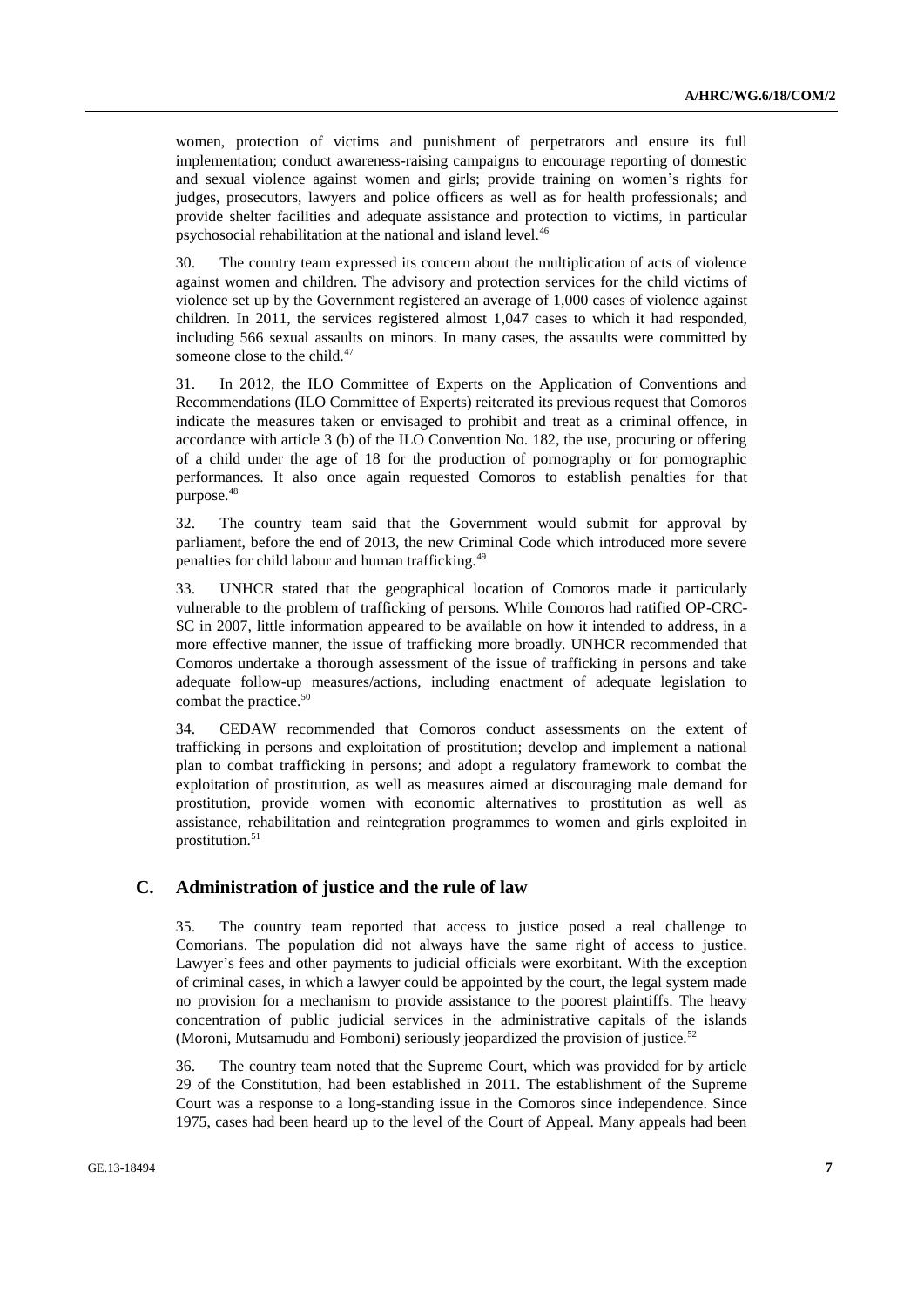lodged, but none had been heard for the simple reason that the Supreme Court had never existed. The country team indicated that the completion of the court hierarchy helped to improve the country's legal environment and to enhance the rule of law.<sup>53</sup>

37. According to the country team, the deaths of two young men in prison and on gendarmerie premises in 2011 and 2012 raised the issue of the need to train prison warders and judicial police officers. The main problems with the judicial police were the difficulties faced by the prosecution service in asserting its authority over them, the inadequate training of judicial police officers on how to write reports on investigations and, more generally, their lack of training in criminal procedure and their use of force to obtain confessions, which was the commonest way of obtaining evidence in Comoros.<sup>54</sup>

38. The country team noted that on 21 June 2011, Comoros promulgated Act No. 08- 013/AU, which was adopted on 25 July 2008, on transparency in the public, economic, financial and social affairs of the Union of the Comoros, and has set up the National Commission to Prevent and Combat Corruption (CNPLC). A strategy for the reform of public finances 2010–2019 and its three-year plan of action 2010–2012 have also been drawn up and approved by the Government in order to give the Comoros a system of management of public finances that is transparent, efficient and in conformity with international standards.<sup>55</sup>

### **D. Right to privacy, marriage and family life**

39. UNHCR indicated that consensual same-sex sexual activity was illegal in Comoros and could be punished by up to 5 years' imprisonment and a fine of between 50,000 and 1 million Comorian francs (140–2,780 USD). UNHCR considered that restrictive legislation criminalizing same-sex sexual activity might lead to human rights violations and be a cause for displacement. UNHCR recommended that Comoros amend legislation related to consensual same-sex sexual activity and extend full protection to lesbian, gay, bisexual, transgender and intersexed individuals.<sup>56</sup>

40. UNHCR stated that, despite achievements made by Comoros on the issue of birth registration and ongoing efforts more remained to be done to ensure a 100 per cent birth registration rate. UNHCR recommended that Comoros continue to ensure that the births of all children were registered.<sup>57</sup>

41. UNHCR welcomed several safeguards against statelessness found in the 2001 Constitution and the nationality law. Nevertheless, UNHCR noted that there were several gaps between the current nationality law and international standards, in particular with regard to: (a) procedures for renunciation of nationality; and (b) the right to a nationality of a child born on the territory who would otherwise be stateless, because he/she was born to parents who were stateless, of unknown nationality, or foreign citizens who were unable to transmit their nationality to a child born abroad. UNHCR also indicated that, contrary to article 9, paragraph 1, of CEDAW, the law also distinguished between men and women in the right to acquire, change or retain their nationality.<sup>58</sup>

42. UNHCR recommended that Comoros amend legislation to include safeguards against statelessness that provided that children born in the territory, who would otherwise be stateless, acquired Comorian nationality; that nationals could only renounce their nationality if they possessed or had an assurance to acquire a foreign nationality; and that men and women were equal in the right to acquire, change or retain their nationality.<sup>59</sup>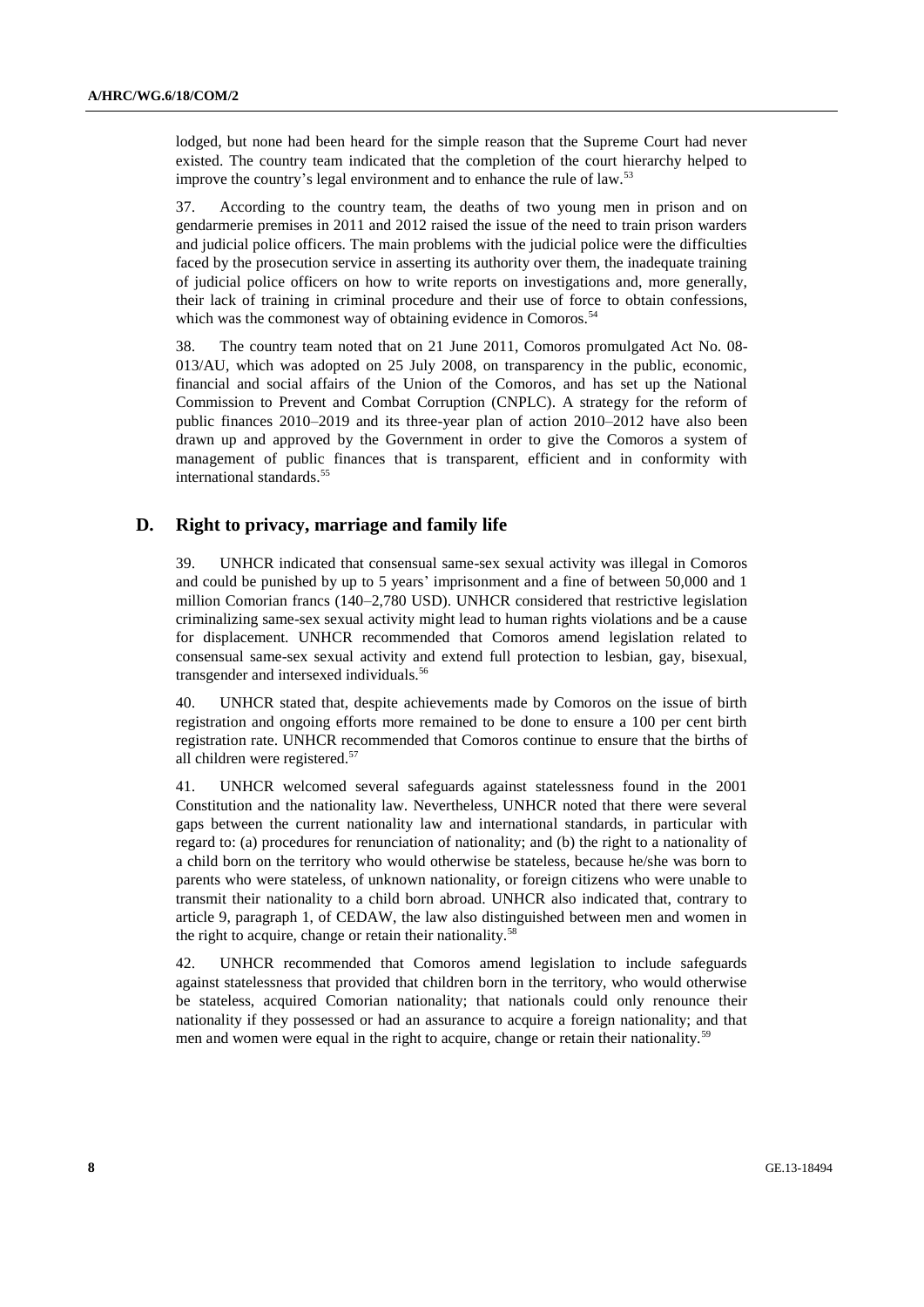### **E. Freedom of expression and right to participate in public and political life**

43. UNESCO stated that no freedom of information law existed in Comoros and recommended that Comoros be encouraged to pass such a law in accordance with international standards.<sup>60</sup>

44. UNESCO stated that defamation remained criminalized under section 8 of the Penal Code. Pursuant to article 361, those committing libel faced 6 months–5 years' imprisonment and a 30,000–200,000 francs fine. UNESCO encouraged Comoros to decriminalize defamation and subsequently incorporate it into the Civil Code in accordance with international standards.<sup>61</sup>

45. UNESCO indicated that media self-regulatory mechanisms for the media were nonexistent in Comoros and recommended that Comoros develop them.<sup>62</sup>

46. The country team in Comoros reported that women's participation in decisionmaking was limited. There are only 2 women among the 13 members of the Government of the Union and no women sit on the Union's Assembly.<sup>63</sup>

47. CEDAW was concerned that sociocultural constraints and stereotypes had relegated women's participation in political life to a minimal level. It was deeply concerned that women were excluded from participating in decision-making positions because it was believed that repeated pregnancy and motherhood were incompatible with positions of responsibility.<sup>64</sup>

48. CEDAW urged Comoros to implement awareness-raising activities targeting the public at large about the importance of women's participation in decision-making, and take measures to increase their participation in political and public life by, for example, adopting temporary special measures such as quotas.<sup>65</sup>

### **F. Right to work and to just and favourable conditions of work**

49. The country team noted that much remains to be done in order to actually implement the rights of workers deriving from international standards. The effective implementation of the ILO Conventions also has to overcome the population's lack of knowledge of its rights and obligations, even in the case of major players such as the Assembly of the Union and the Judiciary. Moreover, as the informal economy is large, a high proportion of workers are excluded from the protection guaranteed by the standards.<sup>66</sup>

50. The country team added that the rights to which workers are entitled are constantly violated on account of the precarious employment situation and the vulnerability of job seekers. There has been no improvement in the right to work as a result of the lack of efforts to develop transparency and fairness in recruitment in sectors in which there are still opportunities. Hiring is selective and is carried out on the basis of criteria other than conventional considerations of competence. In the civil service, recruitment depends on political persuasion, especially in the case of managers in the civil service or certain State corporations.<sup>67</sup>

51. The country team found that the labour market in Comoros is characterized by the high proportion of women in casual and informal jobs and among the unemployed; the highest proportion of women are employed by the agricultural sector (66.9 per cent), only 30 per cent of those employed in the civil service are women, most of whom are in lowlevel positions, and 47 per cent of the unemployed are women. In agriculture, women work above all in subsistence farming and market gardening and poultry farming. They also work in the production of cash crops, but are little involved in the marketing side.<sup>68</sup>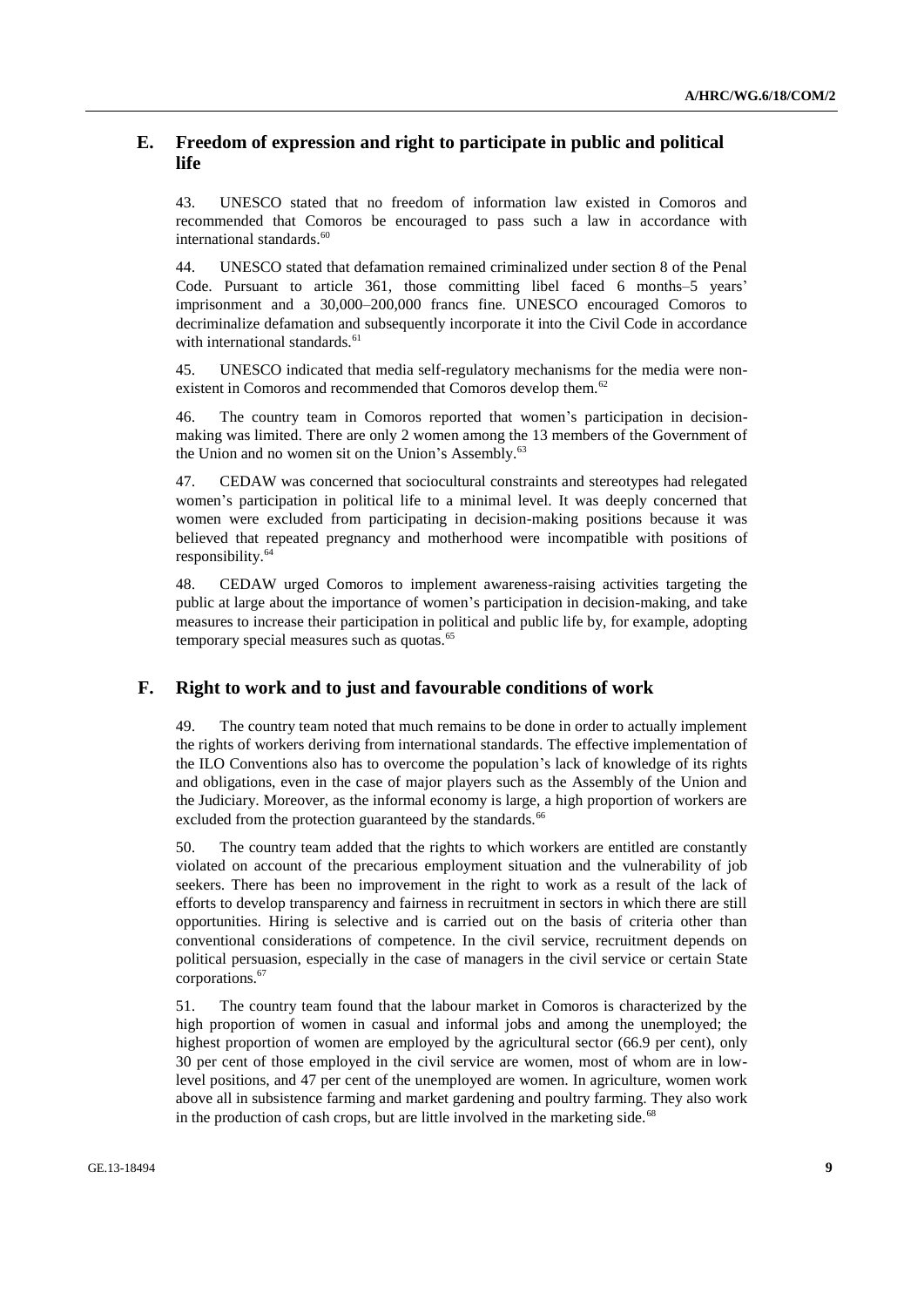52. CEDAW urged Comoros to: implement the goals of the National Policy on Gender Equality and Equity aiming at eliminating gender disparities in the employment sector; ensure that the Labour Code implemented the principle of equal pay for work of equal value and ban sexual harassment in the workplace; and elaborate a regulatory framework for temporary work and for the informal employment sectors.<sup>69</sup>

53. CEDAW urged Comoros to adopt the National Policy on Female Entrepreneurship with the aim of supporting self-employed women by enhancing their capacity and facilitating their access to credit and markets. It further urged Comoros to make the promotion of gender equality an explicit component of its development plans and programmes and take measures aimed at eliminating discrimination against women, including gender stereotypes in the economic and social life.<sup>70</sup>

### **G. Right to social security and to an adequate standard of living**

54. The country team found that poverty still persists in Comoros and that poverty affects one out of every two people.<sup>71</sup> From 2011 to 2013, the country slipped down six places in the Human Development Index.<sup>72</sup>

55. The country team indicated that where landownership is concerned, the problems derive from the lack of a property register, the incomplete registration of land, the matrilineal system which enshrines indivisibility and the inaccessibility of land, making it impossible for women, even if they are the traditional owners of land, to actually use it, for example to obtain a bank loan.<sup>73</sup>

56. CEDAW called upon Comoros to formulate and implement within the framework of the Poverty Reduction and Growth Strategy specific measures to combat women's poverty, including measures to ensure rural women's access to justice, health-care services, education, housing, clean water and sanitation, fertile land and income-generating projects; ensure rural women's participation in decision-making processes at the community level; and address the root causes, including irregularities in the land registration and the custom of the matrilineal system, which prevented rural women from using their ownership of land and other property to access financial credit and capital.<sup>74</sup>

### **H. Right to health**

57. CEDAW was concerned that that, according to the Health Code, health-care services provided by public health facilities were not free of charge. It was also concerned that a large number of women did not have access to health-care services because of poverty and lack of financial resources available to them. It was further concerned at the high maternal mortality rate (380 per 100,000), despite policies and programmes in place to reduce it.<sup>75</sup>

58. The country team in Comoros mentioned that clandestine abortions are reportedly very widespread.<sup>76</sup>

59. CEDAW recommended that Comoros ensure women's free health care and access to the cooperative health insurance scheme in place; reduce the incidents of maternal mortality and provide training to medical and health professionals in order to ensure that women were assisted and treated by trained health-care personnel; increase knowledge of and access to affordable contraceptive methods throughout the country and ensure that women and girls did not face barriers to accessing family planning information and services.<sup>77</sup>

60. As regards child mortality, the country team found that the risk of a child dying before the age of 5 is 50 per thousand live births. In other words, 1 child out of 20 dies before the age of 5 years.<sup>78</sup>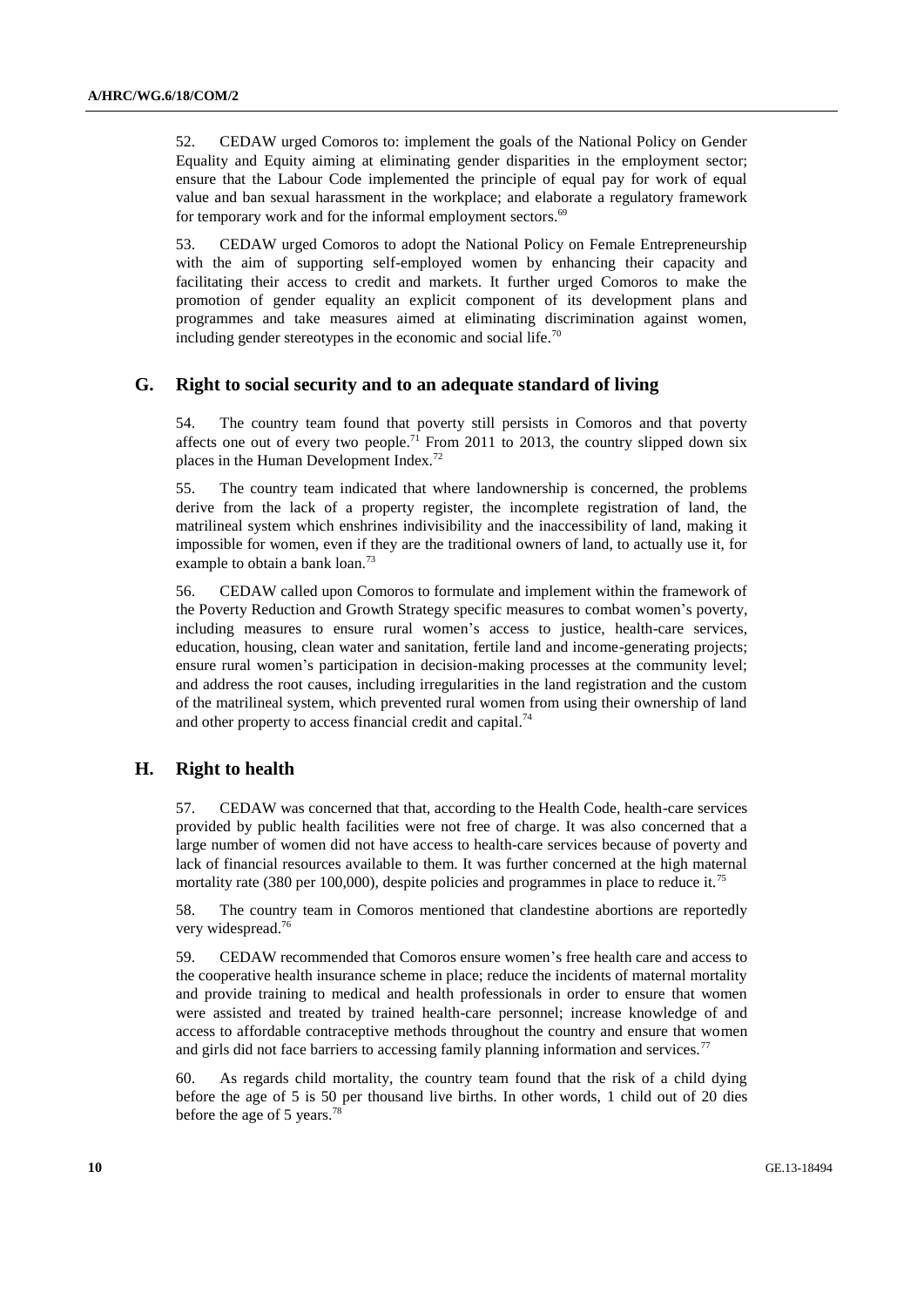### **I. Right to education**

61. CEDAW was concerned at the high illiteracy rate of women (64.8 per cent) in the group of 15–24 years. It was concerned that 55 per cent of the total children between 6 and 14 years who were out of school were girls, as well as at the lack of alternative ways to accommodate these girls in the education system. It was further concerned about the gender disparity in primary and secondary school and about the alarming and consistent dropout rates of girls in secondary school.<sup>79</sup> UNCT<sup>80</sup> and the ILO Committee of Experts also expressed similar concerns. The ILO Committee of Experts urged Comoros to intensify its efforts to improve its education system, in order to prevent children under 15 years of age from working.<sup>81</sup>

62. CEDAW urged Comoros to: take measures to expand capacity, particularly for the age cohort of 6–14 years old; identify and implement measures to reduce the gender disparity in primary and secondary school; address causes of the high dropout rates of adolescent girls from school such as gender stereotypes, poverty and sexual harassment in school, teenage pregnancies and early marriages; revise the school curriculum in order to eliminate stereotypes which impeded girls" wide curriculum options and career paths; and improve the literacy rate of women through the adoption of comprehensive programmes of formal and non-formal education and training.<sup>82</sup>

63. UNESCO encouraged Comoros to focus its efforts on the access to and permanence in education by vulnerable groups of the population, especially girls and women.<sup>83</sup>

#### **J. Refugees and asylum seekers**

64. UNHCR stated that Comoros had neither passed legislation nor administrative regulations on asylum or refugee status, nor established a formal national asylum procedure. Notwithstanding the relatively small number of asylum seekers arriving in the country and the competing domestic priorities, accession to the 1951 Refugee Convention and its 1967 Protocol and the establishment of a national legal framework would establish a clearer basis for the Government of Comoros to provide refugees with international protection. UNHCR recommended that Comoros enact a national refugee law to establish refugee status determination procedures and spell out the rights of refugees in the country.<sup>84</sup>

65. UNHCR also recommended that Comoros accept UNHCR technical support in drafting national refugee legislation, capacity-building for Government officials and assistance in the development of a national refugee-status determination procedure.<sup>85</sup>

### **K. Right to development and environmental issues**

66. UNESCO indicated that Comoros was under growing population pressure compared to its limited resources. The negative impact on the environment was produced by marked dependence on wood fuels (massive deforestation, erosion, etc.). The high population growth, combined with deforestation and subsistence farming, led to overexploitation of soil and the impoverishment and erosion thereof. The major consequences of this degradation amplified rural poverty, increasing the flow of migration from rural to urban areas and developing food insecurity. The forest clearing and subsequent erosion of soil were also a threat to the country's water resources.<sup>86</sup>

67. UNHCR stated that the past 30 years in Comoros had been marked by precipitation fluctuations and intervals in the season, early and prolonged droughts and a 1 °C rise in the average temperature. In 2012, severe weather and flooding devastated several villages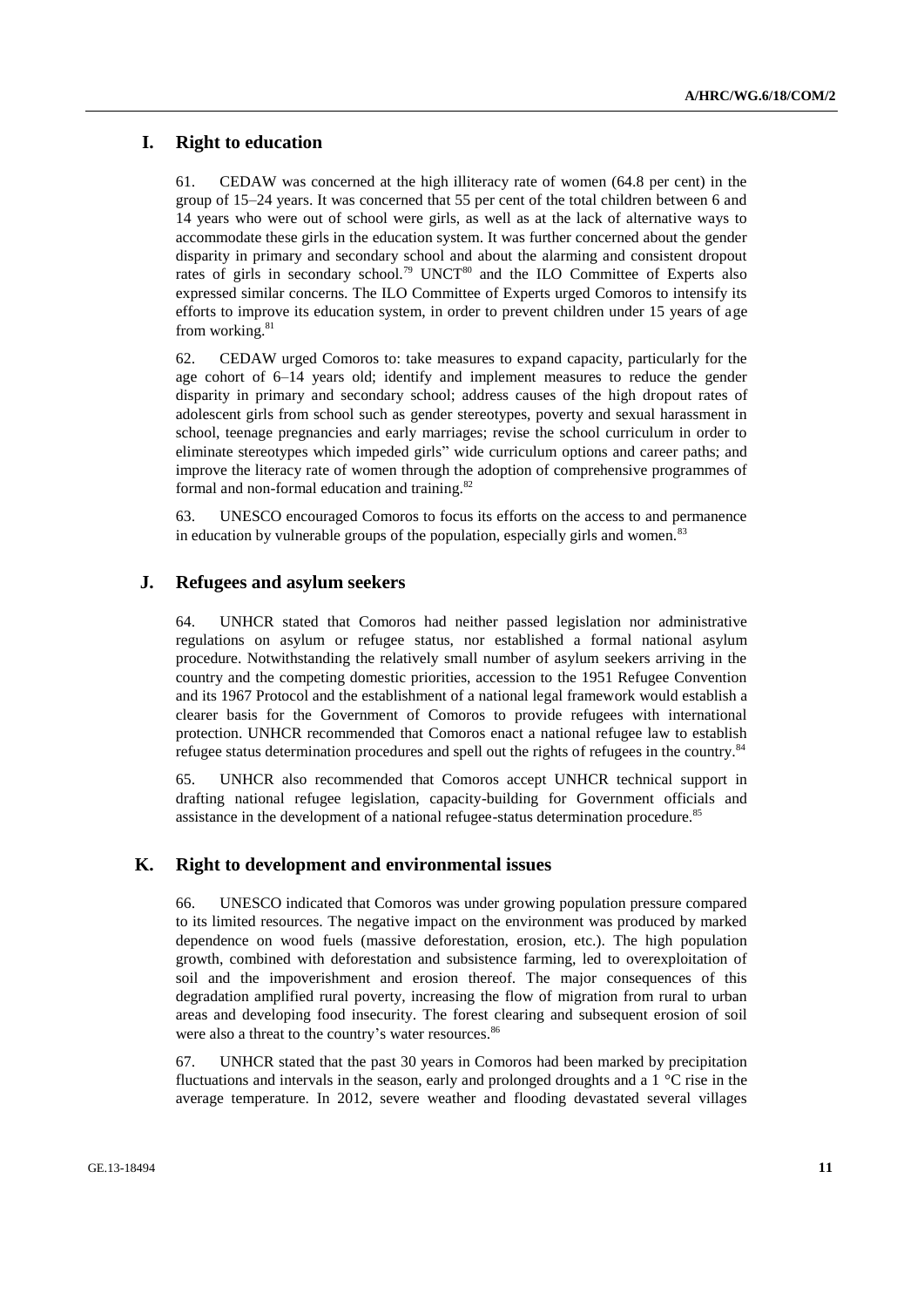resulting in homelessness, infrastructural damage and disruption to the education of 20,000 children.<sup>87</sup>

*Notes*

 $1$  Unless indicated otherwise, the status of ratifications of instruments listed in the table may be found in the official website of the United Nations Treaty Collection database, Office of Legal Affairs of the United Nations Secretariat, [http://treaties.un.org/.](http://treaties.un.org/) Please also refer to the United Nations compilation on Comoros from the previous cycle (A/HRC/WG.6/5/COM/2). <sup>2</sup> The following abbreviations have been used for this document:

|                   | The following abore viations have been used for this document.                                |
|-------------------|-----------------------------------------------------------------------------------------------|
| <b>ICERD</b>      | International Convention on the Elimination of All Forms of Racial Discrimination             |
| <b>ICESCR</b>     | International Covenant on Economic, Social and Cultural Rights                                |
| <b>OP-ICESCR</b>  | <b>Optional Protocol to ICESCR</b>                                                            |
| <b>ICCPR</b>      | International Covenant on Civil and Political Rights                                          |
| <b>ICCPR-OP 1</b> | Optional Protocol to ICCPR                                                                    |
| <b>ICCPR-OP 2</b> | Second Optional Protocol to ICCPR, aiming at the abolition of the death penalty               |
| <b>CEDAW</b>      | Convention on the Elimination of All Forms of Discrimination against Women                    |
| <b>OP-CEDAW</b>   | <b>Optional Protocol to CEDAW</b>                                                             |
| CAT               | Convention against Torture and Other Cruel, Inhuman or Degrading Treatment or                 |
|                   | Punishment                                                                                    |
| OP-CAT            | Optional Protocol to CAT                                                                      |
| <b>CRC</b>        | Convention on the Rights of the Child                                                         |
| OP-CRC-AC         | Optional Protocol to CRC on the involvement of children in armed conflict                     |
| OP-CRC-SC         | Optional Protocol to CRC on the sale of children, child prostitution and child                |
|                   | pornography                                                                                   |
| OP-CRC-IC         | Optional Protocol to CRC on a communications procedure                                        |
| <b>ICRMW</b>      | International Convention on the Protection of the Rights of All Migrant Workers and           |
|                   | Members of Their Families                                                                     |
| <b>CRPD</b>       | Convention on the Rights of Persons with Disabilities                                         |
| <b>OP-CRPD</b>    | Optional Protocol to CRPD                                                                     |
| <b>CPED</b>       | International Convention for the Protection of All Persons from Enforced                      |
|                   | Disappearance.                                                                                |
|                   | Individual complaints: ICCPR-OP 1, art. 1: OP-CEDAW, art. 1: OP-CRPD, art. 1: OP-ICESCR, art. |

- 3 Individual complaints: ICCPR-OP 1, art. 1; OP-CEDAW, art. 1; OP-CRPD, art. 1; OP-ICESCR, art. 1; OP-CRC-IC, art. 5; ICERD, art. 14; CAT, art. 22; ICRMW, art. 77; and CPED, art. 31. Inquiry procedure: OP-CEDAW, art. 8; CAT, art. 20; CPED, art. 33; OP-CRPD, art. 6; OP-ICESCR, art. 11; and OP-CRC-IC, art. 13. Inter-State complaints: ICCPR, art. 41; ICRMW, art. 76; CPED, art. 32; CAT, art. 21; OP-ICESCR, art. 10; and OP-CRC-IC, art. 12. Urgent action: CPED, art. 30.
- <sup>4</sup> Geneva Convention for the Amelioration of the Condition of the Wounded and Sick in Armed Forces in the Field (First Convention); Geneva Convention for the Amelioration of the Condition of Wounded, Sick and Shipwrecked Members of Armed Forces at Sea (Second Convention); Geneva Convention relative to the Treatment of Prisoners of War (Third Convention); Geneva Convention relative to the Protection of Civilian Persons in Time of War (Fourth Convention); Protocol Additional to the Geneva Conventions of 12 August 1949, and relating to the Protection of Victims of International Armed Conflicts (Protocol I); Protocol Additional to the Geneva Conventions of 12 August 1949, and relating to the Protection of Victims of Non-International Armed Conflicts (Protocol II). For the official status of ratifications, see Federal Department of Foreign Affairs of Switzerland, at www.eda.admin.ch/eda/fr/home/topics/intla/intrea/chdep/warvic.html.
- 5 International Labour Organization Convention No. 29 concerning Forced or Compulsory Labour; Convention No. 105 concerning the Abolition of Forced Labour; Convention No. 87 concerning Freedom of Association and Protection of the Right to Organise; Convention No. 98 concerning the Application of the Principles of the Right to Organise and to Bargain Collectively; Convention No. 100 concerning Equal Remuneration for Men and Women Workers for Work of Equal Value; Convention No. 111 concerning Discrimination in Respect of Employment and Occupation; Convention No. 138 concerning Minimum Age for Admission to Employment; Convention No. 182 concerning the Prohibition and Immediate Action for the Elimination of the Worst Forms of Child Labour.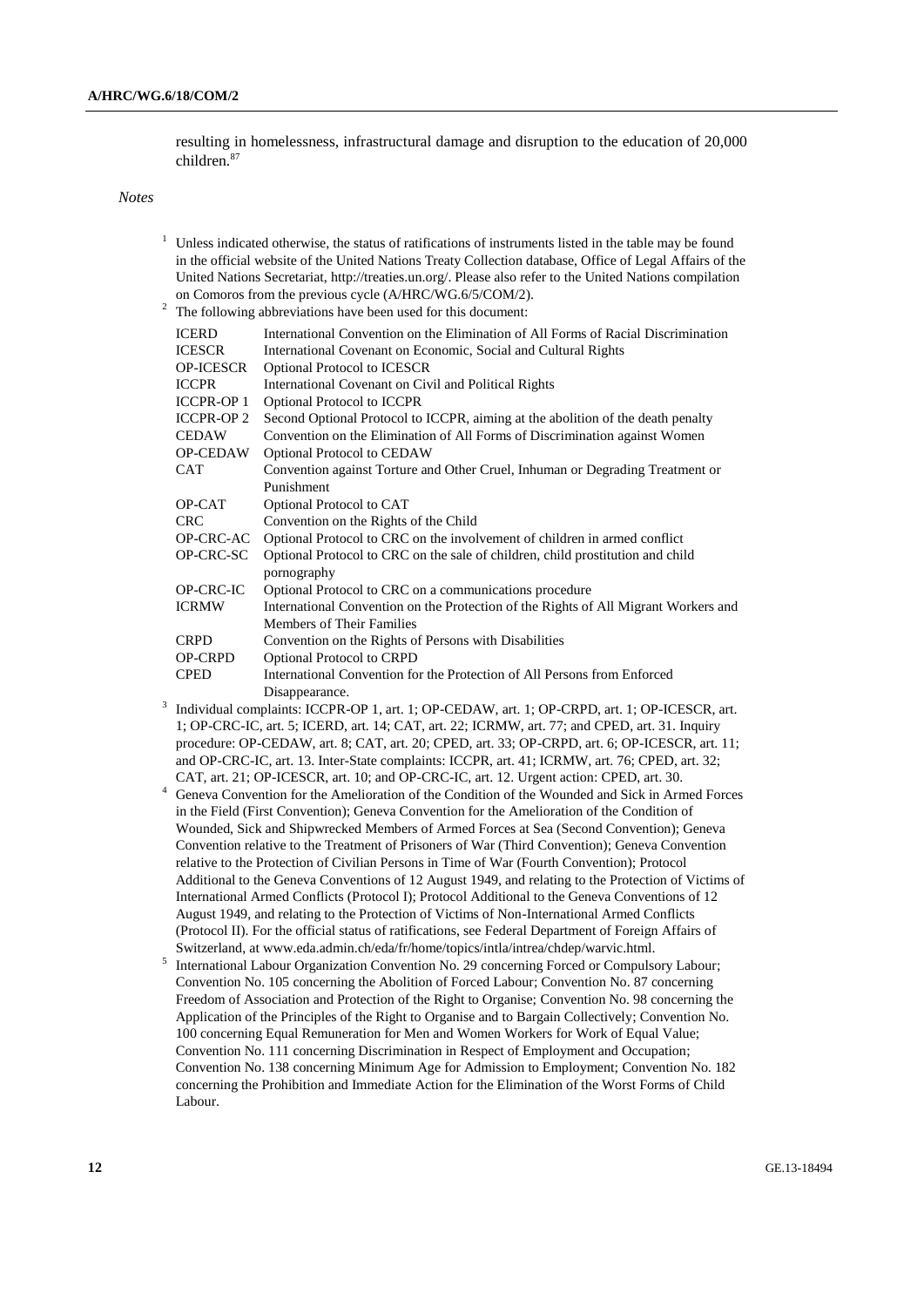- <sup>6</sup> Protocol to Prevent, Suppress and Punish Trafficking in Persons, Especially Women and Children, supplementing the United Nations Convention against Transnational Organized Crime.
- $7$  1951 Convention relating to the Status of Refugees and its 1967 Protocol, 1954 Convention relating to the Status of Stateless Persons and 1961 Convention on the Reduction of Statelessness.
- 8 International Labour Organization Convention No. 169 concerning Indigenous and Tribal Peoples in Independent Countries and Convention No. 189 concerning Decent Work for Domestic Workers.
- <sup>9</sup> Protocol Additional to the Geneva Conventions of 12 August 1949, and relating to the Adoption of an Additional Distinctive Emblem (Protocol III).
- <sup>10</sup> CEDAW/C/COM/CO/1-4, para. 49.
- <sup>11</sup> Ibid., para. 45.
- $12$  UNHCR submission to the UPR on Comoros, p. 2.
- <sup>13</sup> Ibid., p. 4.
- <sup>14</sup> UNESCO submission to the UPR on Comoros, para. 30.
- <sup>15</sup> CEDAW/C/COM/CO/1-4, paras. 11 and 12.
- <sup>16</sup> Ibid., para. 34.
- <sup>17</sup> According to article 5 of the rules of procedure for the International Coordination Committee (ICC) Sub-Committee on Accreditation, the different classifications for accreditation used by the Sub-Committee are: A: Voting Member (fully in compliance with each of the Paris Principles), B: Non-Voting Member (not fully in compliance with each of the Paris Principles or insufficient information provided to make a determination), C: No Status (not in compliance with the Paris Principles).
- <sup>18</sup> For the list of national human rights institutions with accreditation status granted by the International Coordination Committee of National Institutions for the Promotion and Protection of Human Rights (ICC), see A/HRC/23/28, annex.
- <sup>19</sup> UNCT submission to the UPR on Comoros, para. 7.<br><sup>20</sup> Ibid. paras. 5. 6.
- <sup>20</sup> Ibid., paras. 5–6.<br><sup>21</sup> CEDAW/C/COM
- <sup>21</sup> CEDAW/C/COM/CO/1-4, para. 42.<br><sup>22</sup> Ibid. para. 0
- $\frac{22}{23}$  Ibid., para. 9.
- Ibid., para. 10.
- $^{24}$  Ibid., para. 18.
- UNESCO submission to the UPR on Comoros, para. 33.
- <sup>26</sup> UNCT submission to the UPR on Comoros, para. 2.
- $27$  The following abbreviations have been used for this document:

| Committee on the Elimination of Racial Discrimination |
|-------------------------------------------------------|
|                                                       |

- CEDAW Committee on the Elimination of Discrimination against Women
- CRC Committee on the Rights of the Child.
- <sup>28</sup> UNCT submission to the UPR on Comoros, para. 14.<br><sup>29</sup> CEDAW/C/COM/CO/1.4, para. 50
- CEDAW/C/COM/CO/1-4, para. 50.
- <sup>30</sup> For the titles of special procedures, see www.ohchr.org/EN/HRBodies/SP/Pages/Themes.aspx and www.ohchr.org/EN/HRBodies/SP/Pages/Countries.aspx.
- <sup>31</sup> OHCHR, *OHCHR 2011 Report: Activities and Results, OHCHR in the Field: Africa*, p. 226. Available fro[m http://www2.ohchr.org/english/ohchrreport2011/web\\_version/ohchr\\_report2011\\_web/](http://www2.ohchr.org/english/ohchrreport2011/web_version/ohchr_report2011_web/%0ballegati/21_Africa.pdf) [allegati/21\\_Africa.pdf.](http://www2.ohchr.org/english/ohchrreport2011/web_version/ohchr_report2011_web/%0ballegati/21_Africa.pdf)
- $32$  UNCT submission to the UPR on Comoros, para. 15.
- $33$  Ibid., para. 21.
- CEDAW/C/COM/CO/1-4, para. 39.
- <sup>35</sup> Ibid., para. 40.
- $36$  Ibid., para. 14.
- $\frac{37}{38}$  Ibid., para. 21.
- Ibid., para. 22.
- <sup>39</sup> Ibid., paras. 19 and 20.
- $40$  Ibid., paras. 15 and 16.
- <sup>41</sup> Official records of the General Assembly, A/67/PV.60, p. 17.
- <sup>42</sup> UNCT submission to the UPR on Comoros, para. 26.
- <sup>43</sup> Ibid., para. 32.
- <sup>44</sup> Ibid., para. 33.
- <sup>45</sup> CEDAW/C/COM/CO/1-4, para. 23.